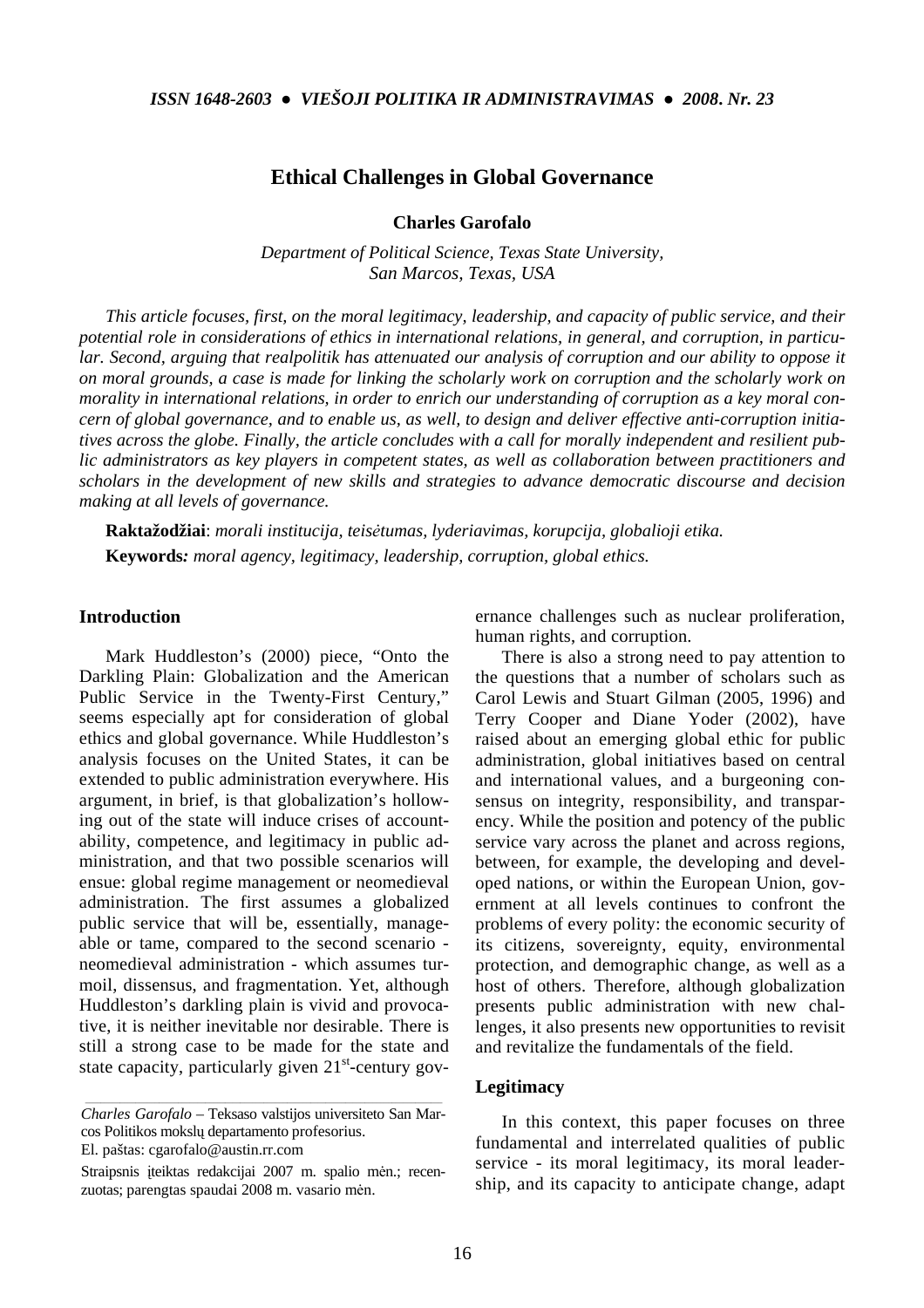to emerging conditions, and advance a moral agenda in the midst of global governance. For example, the cliché that "government should be run like a business" should be reversed in  $21^{st}$ century governance, and, instead, "business should be run like government." Or to put it another way: Despite Alan Doig's (2007) astonishing assertion that tomorrow's public service might not want or need moral public administrators, public administration, by its very nature, will continue to be a fundamentally moral enterprise that qualifies it as a prototype for other professions to emulate as we try to meet the governance challenges of the new century, and as we try to find common ground for creating a common future (Garofalo and Geuras, 2006).

The public administrator is a moral agent and, therefore, a moral exemplar for the private citizen. An agent is one who acts in behalf of another, the principal, and the public administrator has multiple principals with multiple interests and priorities. But morality itself is the public administrator's fundamental principal, a principal with a different status from other principals, and one that is foundational to the legitimacy of public administration. When obligations to conflicting principals must be balanced, morality is not just one principal among many to be balanced against the others. On the contrary, it is the supreme principal.

The concept of moral agency also can be extended to professions and organizations, some of which have a moral mission. They exist to perform a morally justified task. A profession or organization founded on a moral purpose is inherently moral, and the members of such a profession or organization are moral agents. Public organizations and public administrators have this special moral status because, first, they exist to serve the public good, to serve values that the society feels are significant enough to support, and second, in contrast to private organizations and private managers, public organizations and public administrators are dedicated to the provision of goods and services that are considered important enough to justify their collective efforts and resources.

The public administrator also serves as an exemplar for private individuals both because public administration is inherently moral, and because the private individual is a citizen as well. The status of citizen is the foundation of political authority in a democracy, and the nature of public administration situates the public administrator as an appropriate moral teacher by example. Public administrators must justify their professional goals and the means by which they pursue them as advancing the values of society. Public administrators derive their professional existence from those values and are professionally dedicated to them. This professional dedication is identical to the civic dedication conferred and expected by the status of citizen. As a citizen, each person is responsible for honoring the values of society, and as a citizen, one is beholden to society.

The public administrator, however, is not the only moral agent in the polity. For example, legislators, too, are moral agents, but their moral agency differs from the public administrator's. In one sense, the legislator has more proximate responsibility to the public, so expresses the public will more directly than the administrator. In another sense, there is no question about the legislator's discretion; it is considered essential to the legislative role. The public administrator's discretion, on the other hand, is a kind of open secret. But a third difference may suggest a reason why the public administrator may serve as a better model of moral agency than the legislator: Legislators enact measures for the entire society but represent smaller constituencies. They are expected to act as advocates for specific constituents in seeking governmental benefits.

Public administrators, in contrast, are not expected to benefit an individual or a district. They are agents of the whole - the country, the state, the province, or the city. Clearly, public administrators are tied to constituencies, such as the poor, the disabled, students, contractors, and pharmaceutical companies. But the point is that, although these constituencies may deserve the public administrator's attention, their interests may well conflict with the public interest, and the public administrator is responsible for resolving or reconciling such conflicts.

Finally, there is one important respect in which the moral agency of legislators differs from that of public administrators: The professional life of the public administrator resembles that of the citizen more than does the legislator's. Regardless of popular imagery, bureaucrats are more like us, citizens might say. Public administration is so vast and multifaceted that it encompasses activities comparable to virtually every form of work, which is not true of legislators or judges, for example, and which provides one impetus for privatization. No one has yet suggested that either legislatures or courts be contracted out. Public administration serves best as a model of moral agency because the professional activities of the administrator most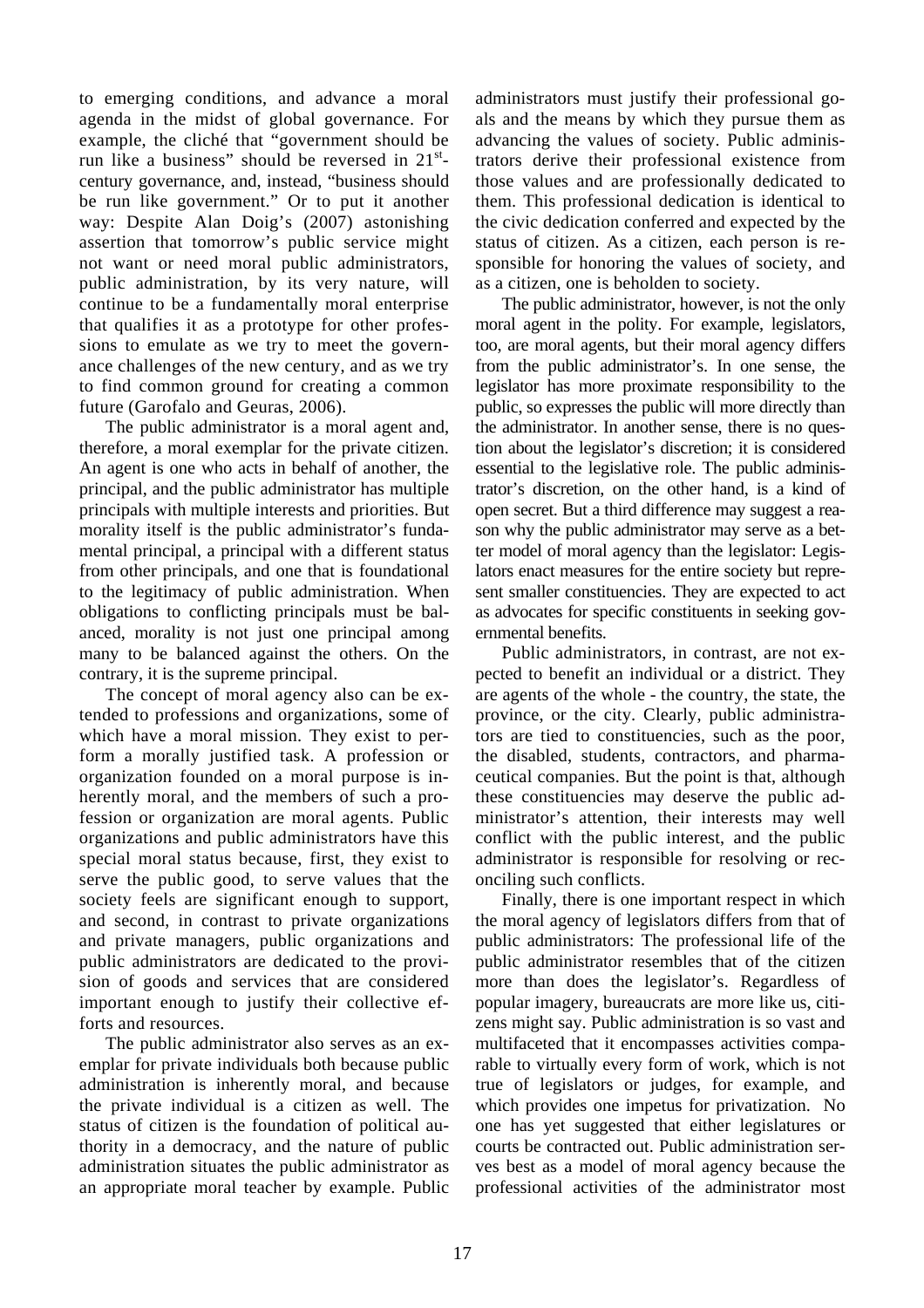resemble those of citizens, and therefore, at least in principle, public administration can claim moral legitimacy in governance.

# **Leadership**

Moral legitimacy is not sufficient, however, for effective public service leadership. It must be accompanied by moral competence, which is a key dimension of the professional skills required by good governance. Moral competence is nested in reciprocal commitments between citizens and public servants, an active understanding of the common good, recognition of the moral space for making choices, and the capacity to engage in ethical inquiry, manage competing claims, and tolerate moral ambiguity. But, obviously, it is not simple or straightforward, especially in light of the typical pressures and priorities of organizational culture. To cite a few well-worn examples: Is it ethical to spend money at the end of the fiscal year so there will not be any to return to the general fund? Can we avoid distorting employee performance evaluations without damaging or even destroying an employee's prospects or career? Or how do we deal ethically with diversity?

Leadership, including ethical leadership, is, in the American vernacular, one of those motherhood-and-apple-pie matters. No one is against it at least in theory. But when we consider actual public administrators and leadership, it remains an unresolved question. Do we really want public administrators to lead, and if so, on what issues? The idea of ethical leadership by public administrators, which presupposes the legitimacy of administrative leadership in the first place, continues to be unsettled and sometimes even controversial in many, if not all, administrative systems.

What images of public administrators do we carry around with us in our minds? As Mark Moore (1995) has suggested, we have images of the administrator as either the faithful agent who provides expertise and loyalty to elected officials or the independent moral actor who expresses her own personal views on the right and the good, and actively resists injustice or corruption. Both of these images evoke fear and concerns in the citizenry: On the one hand, we fear public officials who blindly follow orders, assume no responsibility, and are not accountable; on the other hand, we fear public officials who pursue their own views of public value, independent of what either their political masters or citizens prefer. But Moore offers a third image of the public administrator as explorer, who searches for public values, exercising initiative and judgment but also being responsive to political authority. This image might be more appealing than the first two, but it raises many questions as well. At any rate, to varying degrees across polities, citizens tend to be ambivalent about public administrators, just as they tend to be ambivalent about government and bureaucracy overall.

Yet, if we believe that public administration is a profession, then it follows that public administrators should be expected to be professionals. No one expects a physician, an attorney, or an airline pilot to be an amateur, so why would we want amateur administrators? (Wills, 1999). There are, however, a few exceptions: We do expect police officers, firefighters, and emergency medical personnel to be professionals, particularly, for example, in the aftermath of 9/11, Hurricane Katrina, the Madrid bombings, or other catastrophes. But at least the American ambivalence about government, in general, remains unresolved, and American citizens are therefore in a double bind: They want public officials to be efficient and effective but not so efficient and effective as to be expert and, perhaps, vindictive, arrogant, or officious. In reality, of course, amateurism is no safeguard against these behaviors; in fact, it might even encourage them.

We have encountered these kinds of tensions in our recent experiences with the so-called new public management or reinventing government, which claims to liberate public administrators from red tape, rules, and other constraints, and to transform them into rule-bending, rule-breaking, risk-taking entrepreneurs. Many citizens, already anxious about overbearing and officious bureaucrats, are not likely to embrace such qualities and behaviors, and might tend to be confused about the mixed messages. On the other hand, a different slant is that leadership is a legitimate obligation of public administrators, particularly given vague and conflicting legislative missions, limited resources, competing priorities, lack of citizen knowledge, information, and experience, and most important, public administration's inherent moral nature.

But this is not heroic or reckless leadership, nor narrow, limited leadership. It is, instead, leadership that articulates values, develops a vision, and includes moral competence, clarity, and conviction, a leadership that entails discretion, hard choices, and transparency. Leadership and leadership development, therefore, must be an integral part of capacity-building in governance, especially ethical governance. Public servants are moral actors whose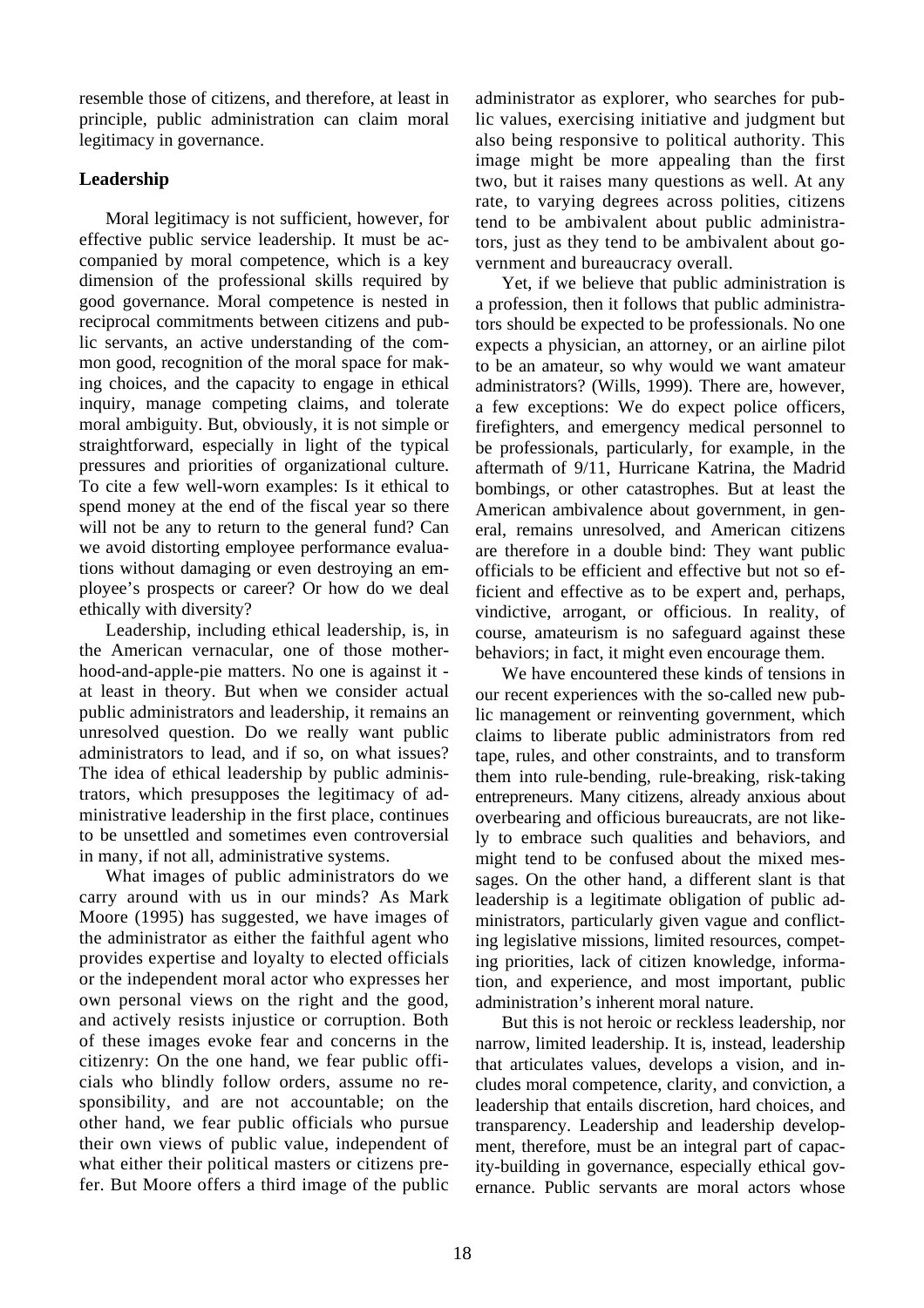discretion and decisions demand the application of moral judgment both in management and policy, rather than simple obedience to hierarchical directives. While this does not exclude the need for laws, codes, and sanctions, these legalisms are not surrogates for genuine moral leadership.

Clearly, this is not an easy or quick process. Instilling ethics in governance can be seen as an adaptive, even generative, change, a disruption of the rules-based status quo, and therefore a threat to the comfort and convenience of many players. But it also can be seen as a sign of civic health, an acknowledgment of the inherently moral nature of public service. In many situations, it may well be appropriate to act based on how we feel. Experience should teach us something, and it is with the routine problems that we can use what we call common sense. Often, though, the situations or problems that public administrators face are not routine, and commonsensical solutions will not work. The right-versus-right decisions, those involving competing values, for example, require more than routine responses (Kidder, 1995), and it is here that administrators need the tools for exercising effective ethical leadership. Public administrators need not become philosophers, but they need to add applied or professional ethics to their toolkit, in order to do their job with moral clarity, coherence, and courage.

# **Public Administration and Global Governance**

The third fundamental quality of public administration is its evolving role in global governance, which clearly includes the challenge of corruption. Shifting from public administration's legitimacy and leadership, we first consider conventional approaches to corruption, and then offer a few recommendations for possible academic and administrative collaboration to confront this issue. Proscriptions and penalties attached to corruption are necessary but not sufficient for substantive, enduring change to occur. On the contrary, in addition to rules and sanctions, moral agency and moral competence are vital if corruption is to be reduced or controlled across the planet.

Many scholars, such as Robert Klitgaard (1988), Paolo Mauro (1995), Donatella della Porta (1996), Kimberly Ann Elliott (1997), Susan Rose-Ackerman (1999), Gerald Caiden, O. P. Dwivedi, Joseph Jabbra (2001), Mlada Bukovansky (2002), and Oskar Kurer (2005), have treated corruption from various vantage points and with various purposes. Therefore, we know much about corruption's economic effects, kleptocracy, the need for civil service reform, and international initiatives to combat corruption. But as Bukovansky suggests, policymakers and students of international political economy have largely failed to articulate the moral underpinnings of corruption or the impact of this neglect on corruption and its consequences. According to Bukovansky, "in contemporary scholarly discourse the dominant rationale for the emerging anticorruption regime has been economic and institutional rather than normative" (p. 18).

Anti-corruption efforts, therefore, require an image of a "good" polity, and require moral behavior of both public officials and private individuals. The values underlying any conception of a "good" polity must be made explicit, rather than treated as impersonal facts of life that cannot be considered, let alone changed. Fortunately, as Lewis and Gilman (2005) suggest, "professional public managers around the globe share some core values that are associated with their role and training rather than cultural particulars" (p. 229). Although cultural particulars are operative, Lewis and Gilman believe that "shared ethical standards are developing on a global scale" (p. 229). Honesty, trust, and stability have been identified as central to global standards, there is evidence of a worldwide rejection of official bribery, and there is a global emphasis on professionalism, transparency, and accountability.

Just as many scholars have contributed to the study of corruption, many, such as Ralph Pettman (1979), Mary Maxwell (1990), Daniel Warner (1991), Luigi Bonanate (1995), Jean Bethke Elshtain (1998), Mark Amstutz (1999), and Amitai Etzioni, (2004, 2007), have contributed to the study of morality in international relations. A consistent theme in this literature is that, although moral discourse is integral to politics, academic analysis has generally ignored moral claims in world affairs. Following in the tradition of Hans Morgenthau and other realists, many scholars have dismissed moral claims as mere moralism or the rationalization of self-interest. Power and morality have been divided. Yet, moral expectations persist, despite the numerous complex questions that remain unresolved.

The important point is that, if one accepts the historically dominant view in international relations, *realpolitik -* the belief that ethical imperatives are invalid - then one necessarily has no moral basis on which to oppose corruption. But if one believes that corruption subsumes ethical as well as economic and institutional dimensions, then one acknowledges the legitimacy of moral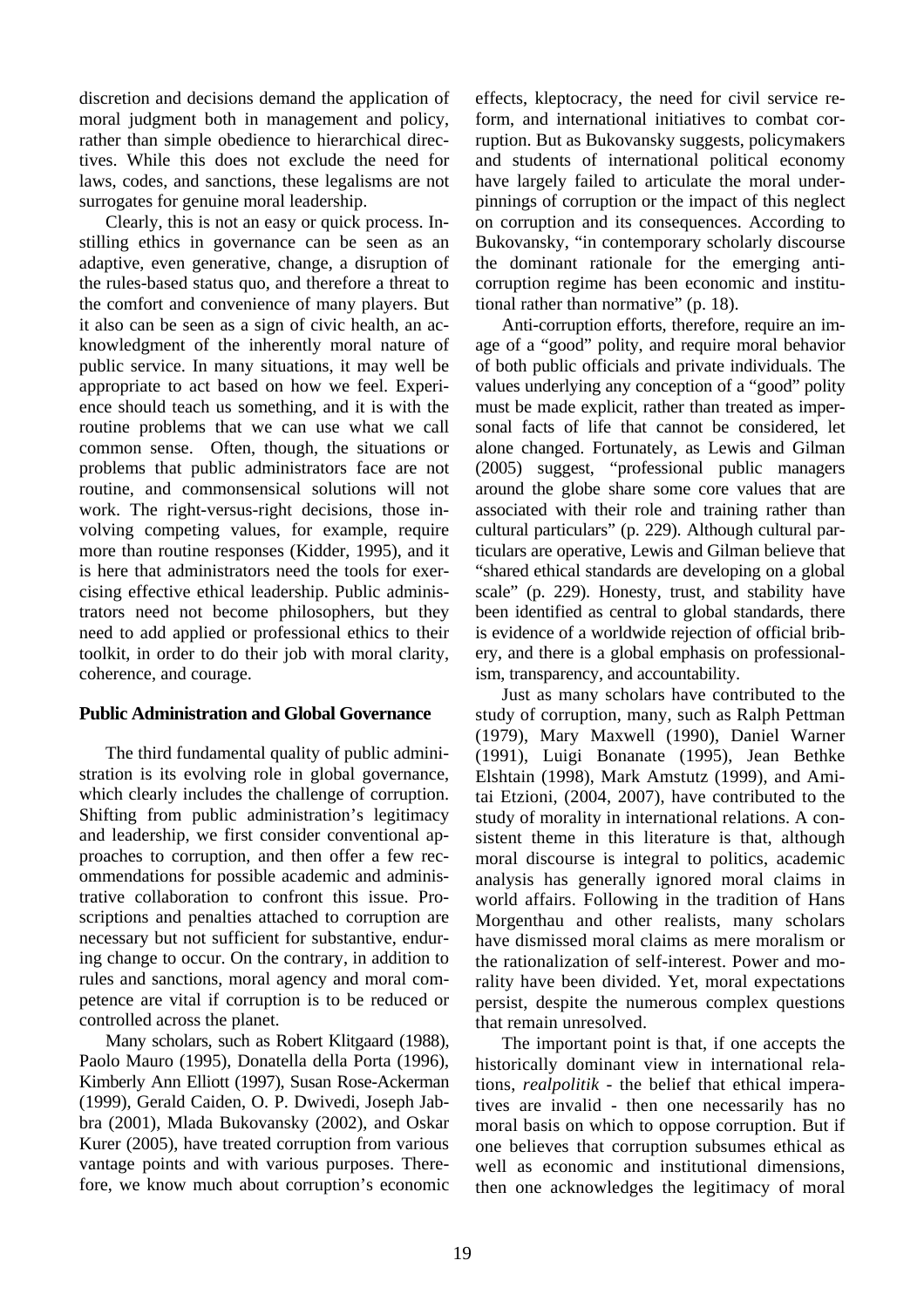claims in international affairs. This core issue links the scholarly work on corruption and the scholarly work on ethics in international relations, and corruption then becomes a transnational, cross-cultural phenomenon that cannot be explained or justified simply by reference to *raison d'etat*, national sovereignty, or notions of group morality. While these obstacles to international morality are formidable and resistant to change, once corruption is understood as a key moral concern of global governance, its power to distort and deceive is considerably weakened. But we cannot resolve the problem of corruption without resolving the divisions within international relations regarding ethics, and without answering the fundamental question of whether corruption is a moral problem that transcends particular polities, cultures, and economies.

The conventional view implies that contemplating the reduction of corruption across different polities, cultures, and economies signifies either extraordinary naivete or even delusion. Corruption is described as a permanent fixture on the world's political, cultural, and economic landscape. Societies are different; they have different values. What is considered corrupt here may not be considered corrupt there. Thus, despite anti-corruption laws, resolutions, and strategies, diplomats and international relations theorists frequently claim that the only universal principles are self-interest, greed, and the drive to power.

Still, it is a perplexing problem. Moral expectations persist, and no nation proclaims pride in its corruption. On the contrary, corruption either operates in the shadows or is embedded in visible and routine conduct that is not generally considered corrupt. For example, it can be argued that bureaucratic incompetence or irresponsibility is a form of corruption. Nonetheless, often the worst that shirkers can expect is that their performance reviews will not lead to an increase in salary. But even that outcome is not necessarily a foregone conclusion, given the typical pressures associated with personnel evaluation, highlighting the reciprocal nature of administrative corruption in some systems. Or if one asks whether policy always trumps morality, then one might question the legitimacy of certain geopolitical decisions, such as the imposition of economic sanctions on vulnerable or suffering citizens. These issues are complex. The question here is simply whether policy decisions can or should be made absent moral considerations.

The aim, in any event, is not bureaucratic hegemony, infallibility or perfection but, rather, the strategic exercise of morally informed judgment in an environment of conflicting agendas, competing priorities, and scarce resources. Thus, what is required, initially, is an acknowledgment of the limits of such characteristics as self-interest, greed, and the drive to power. Although these tendencies are clearly evident in human nature, they do not comprise the sum total of human nature. A seemingly realistic Machiavellian or Manichean view of humanity is, in a word, like an ideology that provides a single prism that enables the faithful to simplify the world's complexities and controversies, and to find comfort in its cloak of security and stability, its freedom from risk and responsibility. It is a view that is both divisive and debilitating, and, perhaps, most important for governance, it is a selffulfilling prophecy that perpetuates itself in endless confusion, conflict, and confrontation.

The design and delivery of effective anti-corruption initiatives presuppose a vision of a good polity. The illegitimacy of corruption is grounded in a moral reason, namely, the idea that the public good and the public trust are fundamental societal values - an idea consistent with the proposition that public administration is an inherently moral enterprise, and consistent with the reconceptualization of corruption as more than the use of public office for private gain. If the case is to be made for the legitimacy of moral claims in global governance, then *a priori* ethical analysis of policies, programs, and practices must be conducted, and the obligation to justify policies, programs, and practices must be met. Critical in themselves, such steps also might help to reduce the insularity and sense of entitlement that seem to afflict many public officials who, in their desire to appear realistic, consider only so-called hard data in their decision making and omit the "soft side" such as values, principles, and integrity.

In order to move toward the continued development of a global ethic in governance, practitioners and scholars, together, need to identify a common set of moral principles; to collaborate on ways to structure the exercise of discretion in public service, to apply moral reasoning, judgment, and values to the concrete circumstances and dilemmas that public servants confront daily; and to commit to morally informed discourse, within their own organizations, with their counterparts in other organizations and polities, and, above all, with citizens. The immediate challenge is to convince skeptical, even cynical, citizens, politicians, and journalists, as well as scholars, that these goals are in their own interest and in the public interest as well.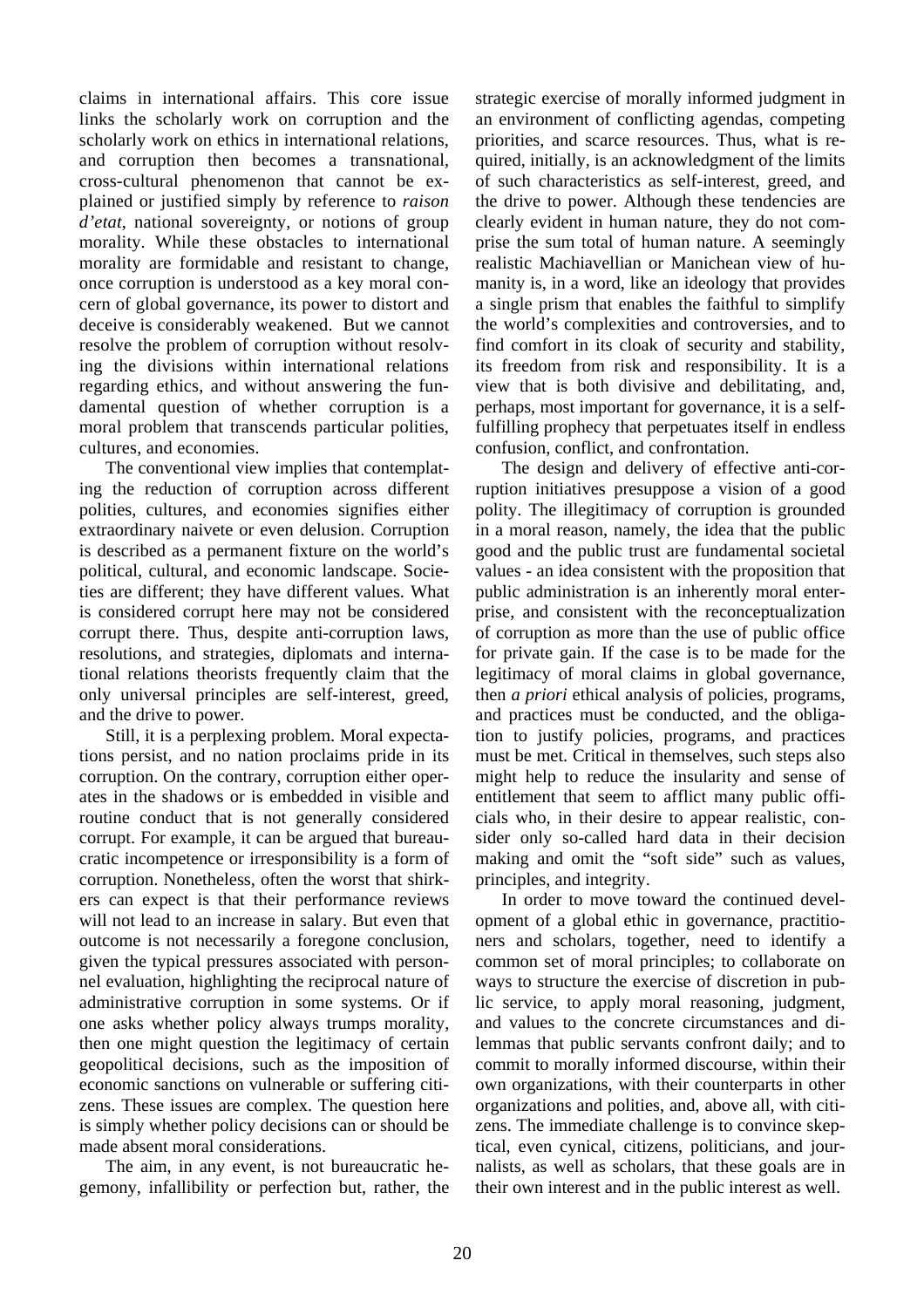# **Conclusion**

This discussion seems to lead to a place somewhere between Mark Huddleston's two scenarios noted at the outset: business-as-usual, essentially tame public administration, or neomedieval administration characterized by turmoil, dissensus, and fragmentation. It leads to a place between complacency and crisis, where public administrators strive to serve the public interest while confronting daily problems of enormous complexity. Reform, under any circumstances, is daunting, basically a political act, not merely a technical exercise. Therefore, if Donald Kettl (2002) is correct in his contention that the transformation of governance is a permanent fixture on the global landscape, then public administration everywhere will continue to entail multiple challenges, including the challenges of political will, moral agency, and citizenship. As David Held (2004) puts it, the creation of a global covenant, or what may be called the administrator's universal responsibility.

With an eye toward the realization of cosmopolitan principles such as equal worth and dignity, active agency, and personal responsibility and accountability (p.171), Held argues that the development of both regional and global independent political authority and administrative capacity is critical to the enactment of global social democracy. State power and capacity would not be diminished, as the continuing significance of the nation-state would be recognized. But there would be layers of governance to address broader and more global questions, accountable and responsive polities, and multilevel citizenship based not on exclusive membership in a territory but on general rules and principles applied in diverse settings. In fact, according to Held, practices of citizenship are already changing in some areas. For example, a resident of Glasgow can vote in city elections, as well as those in Scotland, the United Kingdom, and Europe. At the same time, Held acknowledges that the establishment of global democratic governance, at a minimum, requires a far longer-term and broader political perspective, and perhaps, it might be added, a catholicity of spirit, than is ordinarily the case.

A similar point may be made from the administrative perspective, namely, that, above all, public administrators need a level of integrity, independence, and resilience that doubtless can be very difficult to create or sustain in many circumstances. For example, if legitimate public sector reform is understood, in a given jurisdiction, to consist of assaults on the bureaucracy, then administrators

cannot be expected to be willing targets in order to serve particular political interests, especially since such attacks are nothing more than unethical, partisan ploys, rather than serious attempts to strengthen our collective capacity for defining and solving public problems.

There is a global need for individual moral agency, moral citizenship, and moral competence. There is also a need for competent states with the political will to resist the delegitimization of politics and the deprofessionalization of the civil service, states with the will to foster the public service, and to answer the question of whether the bureaucracy is, in fact, indispensable to governance (Suleiman, 2003). As far as corruption, in particular, is concerned, although there are no simple solutions, competent states, with the requisite moral and political will, free press, and vigilant civil society, are clearly essential for effective reform.

For practitioners and scholars, finally, with a serious interest in resolving such issues as inequality, poverty, and injustice, as well as corruption, the benefits of moral agency and moral competence, seem obvious. Clear moral positions, coupled with political and administrative skills and strategies, are formidable opponents of the merely expedient, familiar, and convenient. For public administration scholars, clear moral positions, coupled with sophisticated research, communication, and collaborative skills and strategies, are equally essential. Together, they can contribute to the creation of a new set of profiles and proficiencies for public officials and to the advancement of democratic discourse and decision making in governance at all levels.

#### **References**

- 1. Amstutz, M. R. *International Ethics*. Lanham, MD: Rowman & Littlefield Publishers, Inc., 1999.
- 2. Bonanate, L. *Ethics and International Politics*. Columbia, SC: University of South Carolina Press, 1995.
- 3. Bukovansky, M. Corruption is bad: Normative Dimensions of the Anti-corruption Movement. 2002. http://rspas.anu.edu.au.ir
- 4. Caiden, G, O. P Dwivedi, and J. Jabbra (Eds.). *Where Corruption Lives*. Bloomfield, CT: Kumarian Press, 2001.
- 5. Cooper, T. L., and D E. Yoder. Public Management Ethics: Standards in a Transnational World. *Public Integrity*, 2002, Vol. 4, 333-352.
- 6. Della Porta, D. Actors in Corruption: Business Politicians in Italy. *International Social Science Journal*, 1996, Vol. 48, 349-364.